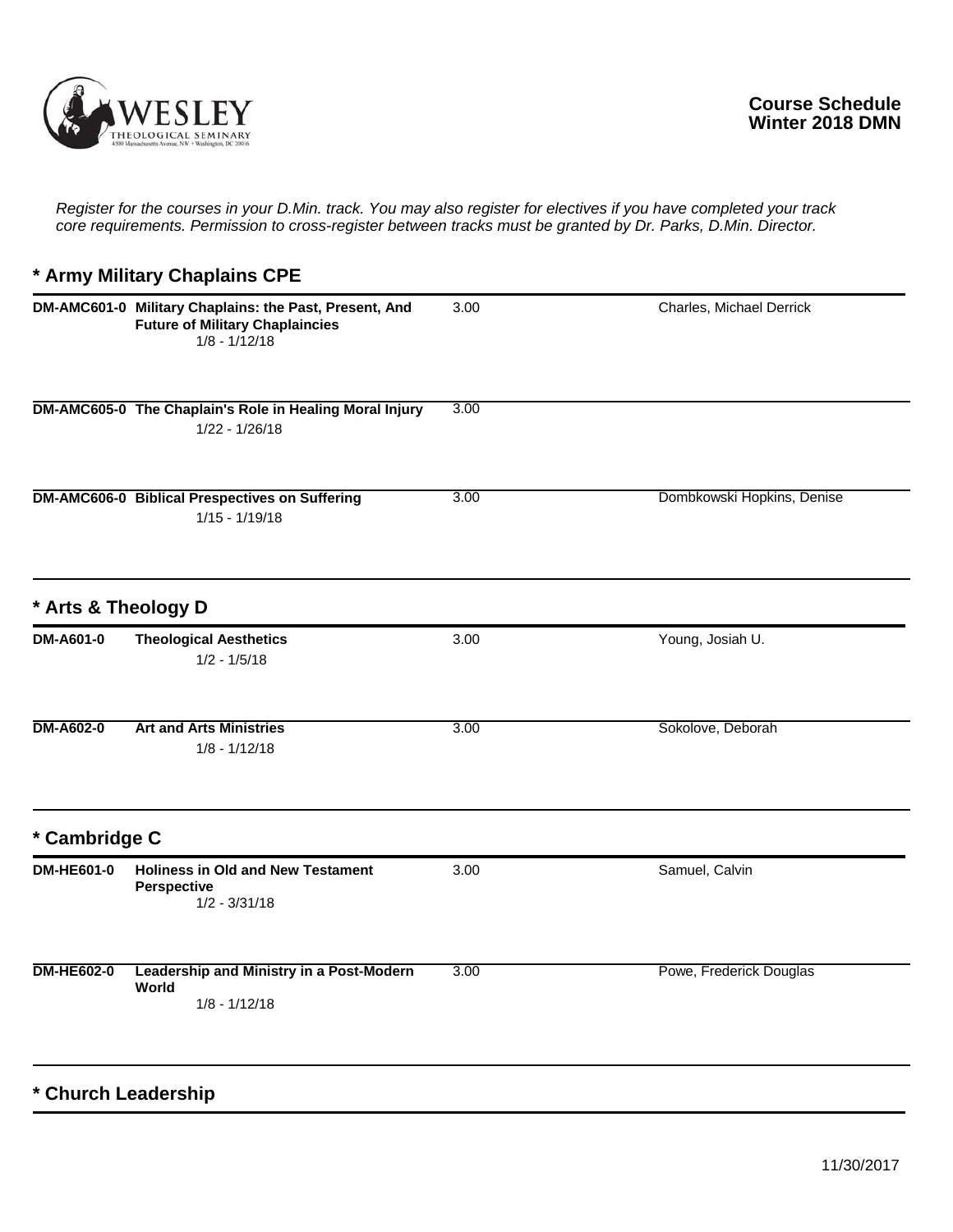

*Register for the courses in your D.Min. track. You may also register for electives if you have completed your track core requirements. Permission to cross-register between tracks must be granted by Dr. Parks, D.Min. Director.*

| <b>DM-L602-0</b> | Images of Leadership in the Bible<br>$1/8 - 1/12/18$                                | 3.00 | Dombkowski Hopkins, Denise |
|------------------|-------------------------------------------------------------------------------------|------|----------------------------|
| <b>DM-L605-0</b> | The Tone of Church Leadership<br>$1/8 - 1/12/18$                                    | 3.00 | Koppel, Michael S.         |
| <b>DM-L613-0</b> | <b>Church Leader As Consultant</b><br>$1/2 - 1/5/18$                                | 3.00 | Beaumont, Susan K.         |
| * Global Asian   |                                                                                     |      |                            |
| <b>DM-G606-A</b> | Counseling<br>$1/15 - 1/19/18$                                                      | 3.00 | Koppel, Michael S.         |
| <b>DM-G606-B</b> | <b>Counseling</b><br>$1/22 - 1/26/18$                                               | 3.00 | Koppel, Michael S.         |
| <b>DM-G621-A</b> | <b>Systematic Theology</b><br>$1/15 - 1/19/18$                                      | 3.00 | Young, Josiah U.           |
| <b>DM-G621-B</b> | <b>Systematic Theology</b><br>$1/22 - 1/26/18$                                      | 3.00 | Young, Josiah U.           |
| * Life Together  |                                                                                     |      |                            |
| DM-T611-0        | <b>Leading Communities for Entrepreneurial</b><br><b>Mission</b><br>$1/8 - 1/12/18$ | 3.00 | Martin, Robert K.          |